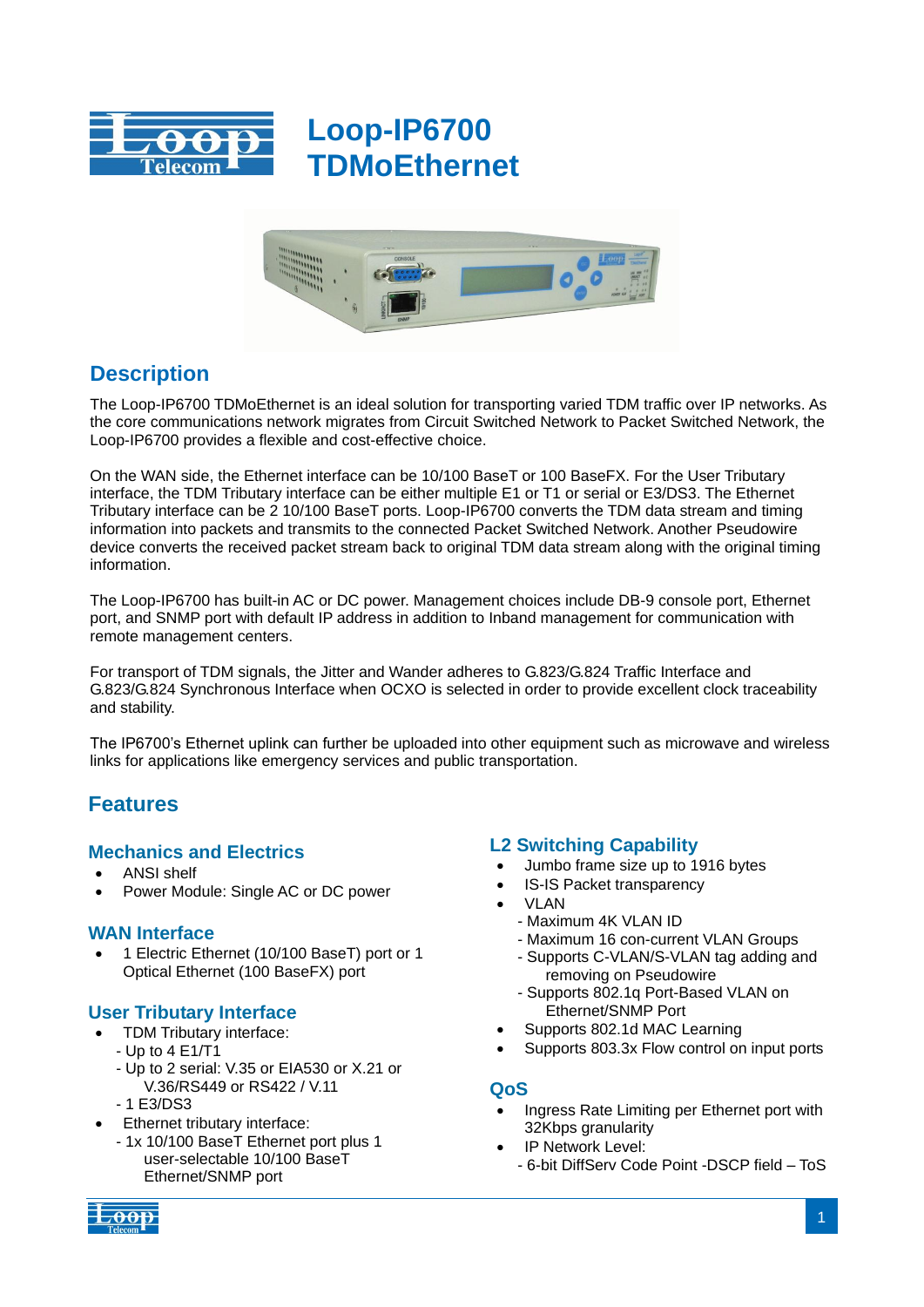## **Pseudowire Capability**

- Supports TDMoIP-AAL1, SAToP, CESoPSN, and MEF-8
- Supports E1/T1 traffic emulation over UDP/IP and Ethernet network
- Supports Timeslot Grooming
- Maximum 64 pseudowires
- PDV Compensation Depth:
	- E1: up to 256ms
	- T1: up to 340ms
- Jitter Buffer size: 1 ms to 512 ms
- Minimum packetization latency < 1 ms
- Excel calculator is provided**\***

## **Pseudowire Diagnostics Function**

- Built-in BERT for E1/T1 to Line or WAN direction
- ARP, Ping and Trace Route
- IP MAC Table Display
- Pseudowire Information
	- Packet Creation Time (ms)
	- Jitter-Tolerance Delay (ms)
	- Single-Trip Delay (ms)
	- Total Frame Length (bytes)
	- Packet per second
	- Required Bandwidth (Mbps)
	- Header Overhead (%)

#### **Jitter and Wander**

- PPM version: Conforms to G.823/G.824 Traffic Interface
- PPB version: Conforms to G.823/G.824

#### Synchronous Interface

#### **Timing Reference**

- Internal
- External: BNC connector
- $\bullet$  Line (E1/T1)
- Adaptive Clock Recovery: All Pseudowires can apply ACR

#### **OAM Capability**

- Supports 2 SNTP Timing References
- Multi-color LED indicators
- Alarm relay
- ACO (Alarm Cutoff) button

#### **Management Interface**

- 1 user-selectable Ethernet/SNMP port
- $\bullet$  SNMPv1/v3
- LCD and keypad
- DB-9 Console port with VT100 menu
- Telnet and SSHv1/SSHv2
- C-VLAN/S-VLAN tag on management traffic
- LoopView GUI
- Inband management: through one time slot (64Kbps)

#### **Standards Compliance**

TDMoIP, SAToP, CESoPSN, MEF-8

**\*** Future option

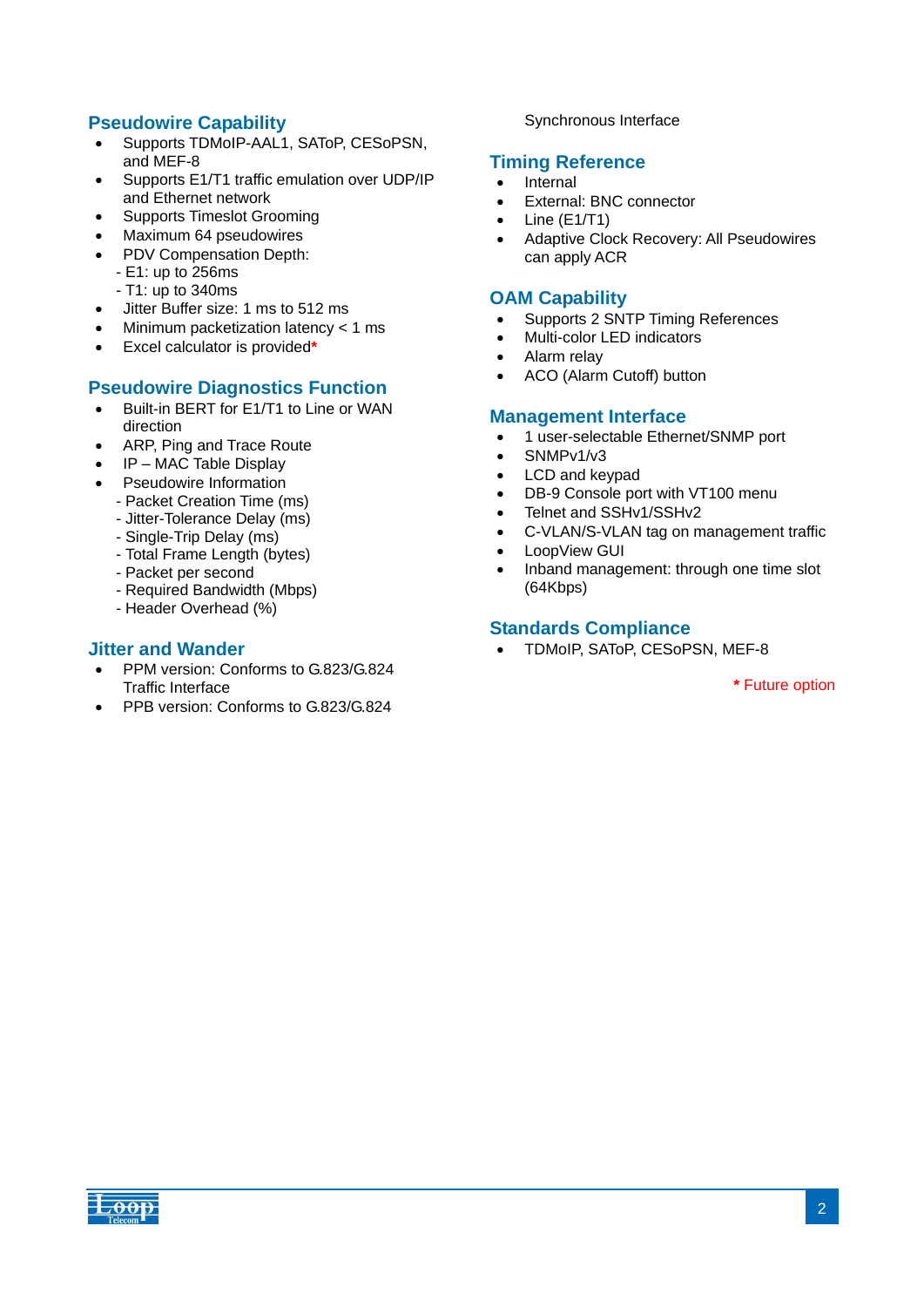# **Ordering Information**

**Note:** RoHS compliant units are identified by the letter **G** appearing immediately at the end of ordering code.

| <b>Main Unit</b>                       |                                                                                                                                                                                                                                         |                                                                                                        |  |
|----------------------------------------|-----------------------------------------------------------------------------------------------------------------------------------------------------------------------------------------------------------------------------------------|--------------------------------------------------------------------------------------------------------|--|
| Model                                  | <b>Description</b>                                                                                                                                                                                                                      | <b>Note</b>                                                                                            |  |
| p-add-temp-G                           | Loop-IP6700-S-EH-PPM-p IP6700 with G.823/G.824 traffic interface, 1 electric Ethernet   PPM = G.823/G.824<br>WAN port, 1 LAN port, 1 SNMP port, and 1x E3/DS3 high<br>speed interface                                                   | traffic interface<br>• PPB = $G.823/G.824$<br>synchronous interface<br>(G.823 for E1, G.824 for<br>T1) |  |
|                                        | Loop-IP6700-S-EL-PPM-a  IP6700 with G.823/G.824 traffic interface, 1 electric Ethernet<br>a-bb-cc-dd-pp-add-temp-G WAN port, 1 LAN port, 1 SNMP port, and low speed interfaces<br>described below                                       |                                                                                                        |  |
| Loop-IP6700-S-OH-PPM-<br>pp-add-temp-G | IP6700 with G.823/G.824 traffic interface, 1 optical Ethernet<br>WAN port, 1 LAN port, 1 SNMP port, 1x E3/DS3 high speed<br>interface. SFP optical module is not included.                                                              | • High Speed for E3/DS3<br>only (E3/DS3 software                                                       |  |
|                                        | Loop-IP6700-S-OL-PPM-a IP6700 with G.823/G.824 traffic interface, 1 optical Ethernet<br>a-bb-cc-dd-pp-add-temp-G WAN port, 1 LAN port, 1 SNMP port, low speed interfaces<br>described below. SFP optical module is not included.        | programmable)<br>• Low Speed for E1, T1 and<br>serial interface.                                       |  |
| Loop-IP6700-S-EH-PPB-p<br>p-add-temp-G | IP6700 with G.823/G.824 synchronous interface, 1 electric<br>Ethernet WAN port, 1 LAN port, 1 SNMP port, 1x E3/DS3 high<br>speed interface.                                                                                             |                                                                                                        |  |
|                                        | Loop-IP6700-S-EL-PPB-a IP6700 with G.823/G.824 synchronous interface, 1 electric<br>a-bb-cc-dd-pp-add-temp-G Ethernet WAN port, 1 LAN port, 1 SNMP port, low speed<br>interfaces described below.                                       |                                                                                                        |  |
| p-add-temp-G                           | Loop-IP6700-S-OH-PPB-p IP6700 with G.823/G.824 synchronous interface, 1 optical<br>Ethernet WAN port, 1 LAN interface, 1 SNMP port, 1x E3/DS3<br>high speed interface. SFP optical module is not included.                              |                                                                                                        |  |
|                                        | Loop-IP6700-S-OL-PPB-a IP6700 with G.823/G.824 synchronous interface, 1 optical<br>a-bb-cc-dd-pp-add-temp-G Ethernet WAN port, 1 LAN port, 1 SNMP port, low speed<br>interfaces described below. SFP optical module is not<br>included. |                                                                                                        |  |

#### Where **aa** and **bb** are used to select **connector**. If these modules are not required, leave this field blank.

| $ aa, bb=$ | <b>Description</b>                  | <b>Notes</b>                |
|------------|-------------------------------------|-----------------------------|
| <b>E75</b> | <b>E1 75 ohm with BNC connector</b> | $\bullet$ 75 ohm/120 ohm is |
| E120       | E1 120 ohm with RJ48C connector     | software selectable.        |
| IT1        | T1 with RJ48C connector             |                             |

 Where **cc** and **dd** are used to select **connector**. If these modules are not required, leave this field blank.

| $ cc, dd=$ | <b>Description</b>                                                                 | <b>Notes</b>                |
|------------|------------------------------------------------------------------------------------|-----------------------------|
| <b>E75</b> | E1 75 ohm interface with BNC connector                                             | $\bullet$ 75 ohm/120 ohm is |
| E120       | E1 120 ohm interface with RJ48C connector                                          | software selectable.        |
| T1         | T1 interface with RJ48C connector                                                  |                             |
| 22         | V.35 interface with DB25 female connector                                          |                             |
| 33         | EIA530 interface with DB25 female connector                                        |                             |
| 44         | X.21 interface via DB25P male to DB15S female (1-feet) conversion cable            |                             |
| 66         | V.36 / RS449 interface via DB25P male to DB37S female (1-feet)<br>conversion cable |                             |
| 77         | RS422 / V.11 interface with DB25 female connector                                  |                             |

#### Where **pp** is used to select **power module**.

This module **must be selected** one from the list below.

| $pp =$                    | <b>Description</b>                                  | <b>Notes</b>                |
|---------------------------|-----------------------------------------------------|-----------------------------|
| AC                        | Single AC power plug-in module (100 to 240 Vac)     | $\bullet$ For AC, choose an |
| $\overline{\mathsf{D}}$ C | Single -48Vdc power plug-in module (-36 to -72 Vdc) | appropriate power cord.     |

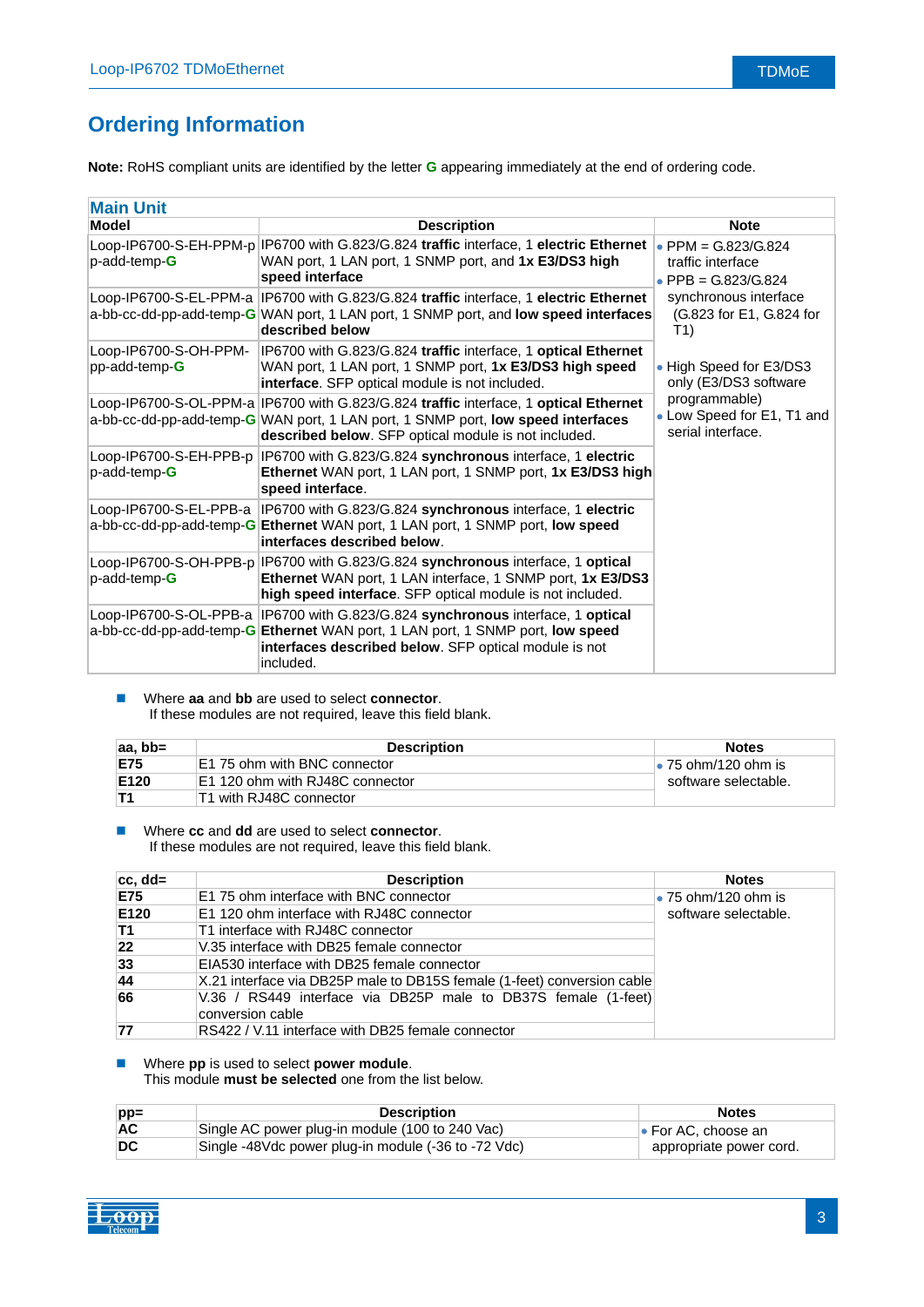#### Where **add** is used to select the **LCD and keypad**. If these modules are not required, leave this field blank.

| $add =$    | <b>Description</b>              | <b>Note</b>                                                                                                          |
|------------|---------------------------------|----------------------------------------------------------------------------------------------------------------------|
| <b>LCD</b> | Front panel with LCD and keypad | • LCD is supported for ANSI<br>shelf only.<br>• LCD only supports the<br>temperature range of<br>$0 - 50^{\circ}$ C. |

 Where **temp** is used to select the temperature range. This module **must be selected** one from the list below.

| $temp =$        | <b>Description</b>                         | <b>Note</b> |
|-----------------|--------------------------------------------|-------------|
| TP1             | Temperature range from $0\n-50^{\circ}$ C  |             |
| TP <sub>2</sub> | Temperature range from $0$ -60 $\degree$ C |             |

| Model                   | <b>Description</b><br><b>Note</b>                                                                                                                                                                                                                                                                           |  |  |  |
|-------------------------|-------------------------------------------------------------------------------------------------------------------------------------------------------------------------------------------------------------------------------------------------------------------------------------------------------------|--|--|--|
| User's Manual           |                                                                                                                                                                                                                                                                                                             |  |  |  |
| Loop-IP6700-UM          | User's Manual (optional paper hard copy). A CD version of the manual is included with every<br>order.                                                                                                                                                                                                       |  |  |  |
| <b>Firmware Upgrade</b> |                                                                                                                                                                                                                                                                                                             |  |  |  |
| Loop-IP67003-FWUPGR     | Firmware Upgrade. Customers who desire to have a firmware upgrade after their warranty<br>has expired can purchase this option. This will upgrade the firmware to the most current<br>version and provide an additional 12 months of software repair and patches on existing<br>functionality as necessary. |  |  |  |
| <b>Power Cord</b>       |                                                                                                                                                                                                                                                                                                             |  |  |  |
| Loop-ACC-PC-USA-G       | AC power cord for Taiwan/America                                                                                                                                                                                                                                                                            |  |  |  |
| Loop-ACC-PC-EU-G        | AC power cord for Europe                                                                                                                                                                                                                                                                                    |  |  |  |
| Loop-ACC-PC-UK-G        | AC power cord for UK                                                                                                                                                                                                                                                                                        |  |  |  |
| Loop-ACC-PC-AUS-G       | AC power cord for Australia                                                                                                                                                                                                                                                                                 |  |  |  |
| Loop-ACC-PC-CH-G        | AC power cord for China                                                                                                                                                                                                                                                                                     |  |  |  |

Please place your order using the 5-digit alphanumeric codes listed in the separate SFP Optical Module Brochure.

#### **Ordering Examples**

#### **Examples 1:**

- Main unit: Loop-IP6700-S-EH-PPM-AC-LCD-TP1
- A high speed unit with G.823/G.824 traffic, 1 electric Ethernet WAN port, 1x E3/DS3, 100 to 240 Vac power, LCD, and temperature range from 0-50°C

#### **Examples 2:**

- Main unit: Loop-IP6700-S-EL-PPM-E75-E75-22-22-AC-TP2
- A low speed unit with G.823 /G.824 traffic, 1 electric Ethernet WAN port, 2x E75 ports, two V.35 ports, 100 to 240 Vac power, and temperature range from 0-60°C

#### **Examples 3:**

- Main unit: Loop-IP6700-S-OH-PPB-AC-TP1
- A high speed unit with G.823 synchronous, an optical Ethernet WAN port, one E3/DS3, 100 to 240 Vac power, temperature range from 0-50°C

#### **Examples 4:**

Main unit: Loop-IP6700-S-OL-PPB-E120-E120-22-22-AC-TP2

A low speed unit with G.823 synchronous, an optical Ethernet WAN port, two E120 ports, two V.35 ports, 100 to 240 Vac power, and temperature range from 0-60°C

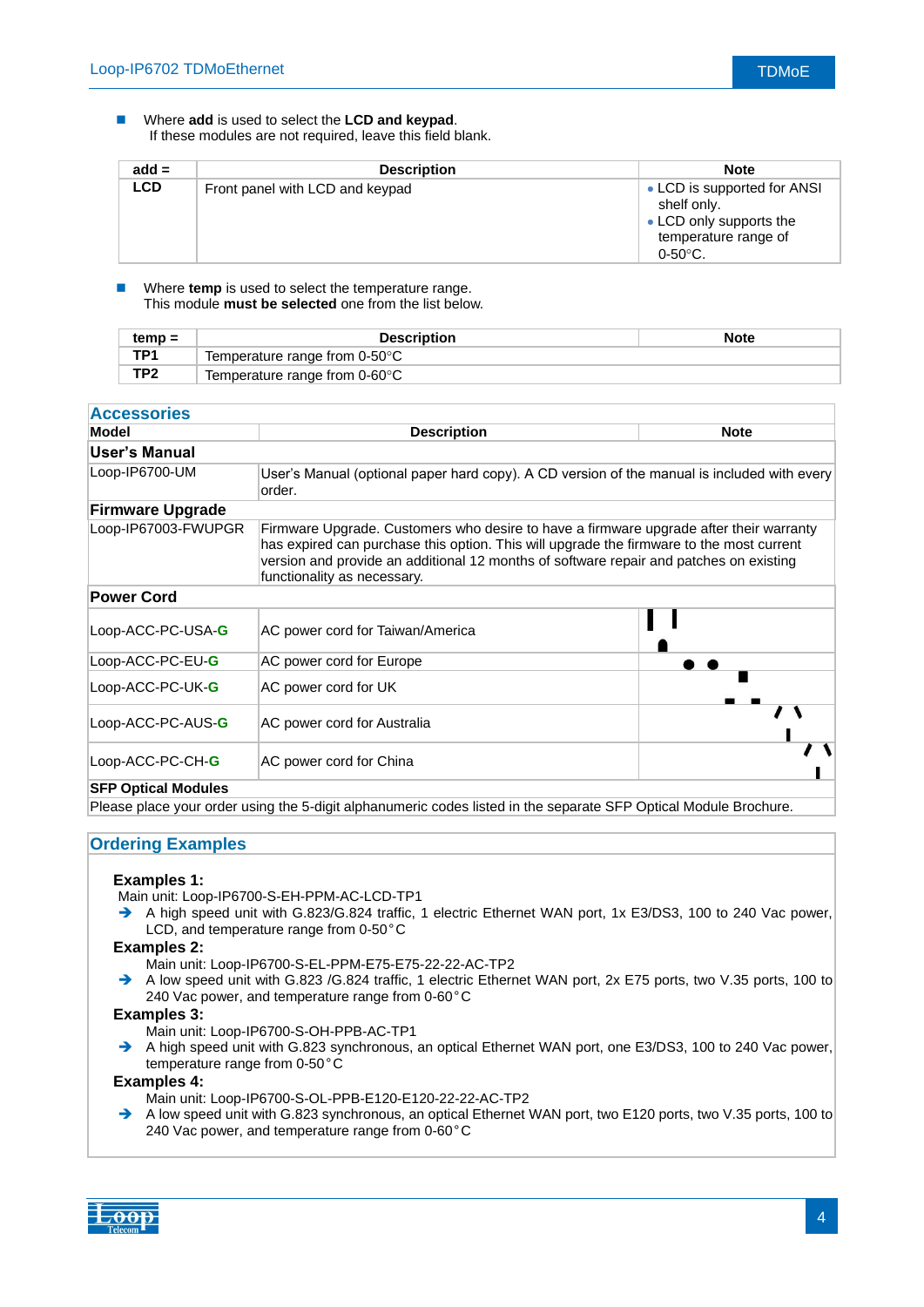# **Specifications**

#### **SFP Optical Module**

Please refer to SFP optical module brochure for detail.

#### **WAN Interface**

| <b>TENT HILDI KUG</b>               |                                                                                                        |                      |                                   |
|-------------------------------------|--------------------------------------------------------------------------------------------------------|----------------------|-----------------------------------|
|                                     | <b>Number of Ports: 1 Electrical port or 1 Optical port</b>                                            |                      |                                   |
| <b>Electrical Port</b>              |                                                                                                        | <b>Optical Port</b>  |                                   |
| Speed:                              | 10/100 BaseT (802.3i, 802.3u)<br>Auto-negotiation (10/100)<br>Auto MDI/MDIX<br><b>Full/half Duplex</b> | Speed:<br>Connector: | 100 BaseFX (802.3u)<br><b>SFP</b> |
| Connector:                          | RJ45                                                                                                   |                      |                                   |
| <b>Ethernet Tributary Interface</b> |                                                                                                        |                      |                                   |
| Number of Ports:                    | 2                                                                                                      |                      |                                   |
| Speed:                              | 10/100 BaseT (802.3i, 802.3u)<br>Auto-negotiation (10/100)<br>Auto MDI/MDIX<br><b>Full/Half Duplex</b> |                      |                                   |
| Connector:                          | RJ45                                                                                                   |                      |                                   |
| <b>E1 Tributary Interface</b>       |                                                                                                        |                      |                                   |
| Number of Ports:                    | $1 - 4$                                                                                                | Input Signal:        | <b>ITU G.703</b>                  |
|                                     |                                                                                                        |                      |                                   |

| Line Rate: | $2.048Mbps \pm 50$ ppm               | Output Signal:               | <b>ITU G.703</b>                   |
|------------|--------------------------------------|------------------------------|------------------------------------|
| Line Code: | AMI/HDB3                             | Jitter and Wander: ITU G.823 |                                    |
| Framing:   | <b>ITU G.704</b>                     | Impedance:                   | 75 ohm coax / 120 ohm twisted pair |
|            | (CRC: on/off, CAS: on/off, unframed) |                              |                                    |
|            |                                      | Connector:                   | BNC / RJ48C                        |

**NOTE:** E1/T1 is jumper-selectable

#### **T1 Tributary Interface**

| Number of ports: | $1 - 4$                                      | Input Signal:   | DS-1 from 0 dB to -26 dB w/ALBO |
|------------------|----------------------------------------------|-----------------|---------------------------------|
| Line Rate:       | 1.544M bps $\pm$ 32 ppm                      | Output Signal:  | DSX-1, DS-1                     |
| Line Code:       | AMI / B8ZS                                   | Pulse Template: | Per AT&T TR 62411               |
| Framing:         | D4/ ESF/ ESF&T1.403/ NONE (clear<br>channel) | Impedance:      | 100 ohm twisted pair            |
|                  |                                              | Connector:      | <b>RJ48C</b>                    |

**NOTE:** E1/T1 is jumper-selectable

#### **Serial Tributary Interface**

| Number of Ports:           | $1 - 2$                                                            |                                           |  |
|----------------------------|--------------------------------------------------------------------|-------------------------------------------|--|
| Type:                      | DCE.                                                               |                                           |  |
| Line Rate:                 | $n \times 56K$ bps (n= 1 to 31) or $n \times 64K$ bps (n= 1 to 32) |                                           |  |
| Interface/ Connector: V.35 |                                                                    | DB <sub>25</sub> S                        |  |
|                            | <b>EIA530</b><br><b>DB25S</b>                                      |                                           |  |
|                            | X.21                                                               | DB15S via DB25P to DB15S conversion cable |  |
|                            | <b>V.36/RS449</b>                                                  | DB37S via DB25P to DB37S conversion cable |  |
|                            | RS422/V.11                                                         | <b>DB25S</b>                              |  |
|                            |                                                                    |                                           |  |

#### **E3 Tributary Interface**

| Number of ports:                            |                               | Output Signal:     | <b>ITU G.703</b>                     |  |
|---------------------------------------------|-------------------------------|--------------------|--------------------------------------|--|
| Line Rate:                                  | 34.368M bps $\pm$ 4.6 ppm     | Output Mask:       | ETS 300 689 Sec. 4.2. 1.2 ITU G. 703 |  |
| Line Code:                                  | HDB3                          | Jitter and Wander: | <b>ITU G.824</b>                     |  |
| Framing:                                    | Unframed                      | Impedance:         | 75 ohm coax                          |  |
| Input Signal:                               | <b>ITU G.703</b>              | Connector:         | <b>BNC</b> connector                 |  |
| <b>NOTE:</b> E3/ DS3 is software-selectable |                               |                    |                                      |  |
| <b>DS3 Tributary Interface</b>              |                               |                    |                                      |  |
| Number of ports:                            |                               | Output Signa:      | <b>ITU G.703</b>                     |  |
| Line Rate:                                  | 44.736M bps $\pm$ 4.6 ppm     | Output Mask:       | Bellcore GR-499-core                 |  |
| Line Code:                                  | B <sub>3</sub> Z <sub>S</sub> | Jitter and Wander: | <b>ITU G.824</b>                     |  |
| Framing:                                    | Unframed                      | Impedance:         | 75 ohm coax                          |  |
| Input Signal:                               | <b>ITU G.703</b>              | Connector:         | <b>BNC</b> connector                 |  |
| <b>NOTE:</b> E3/ DS3 is software-selectable |                               |                    |                                      |  |

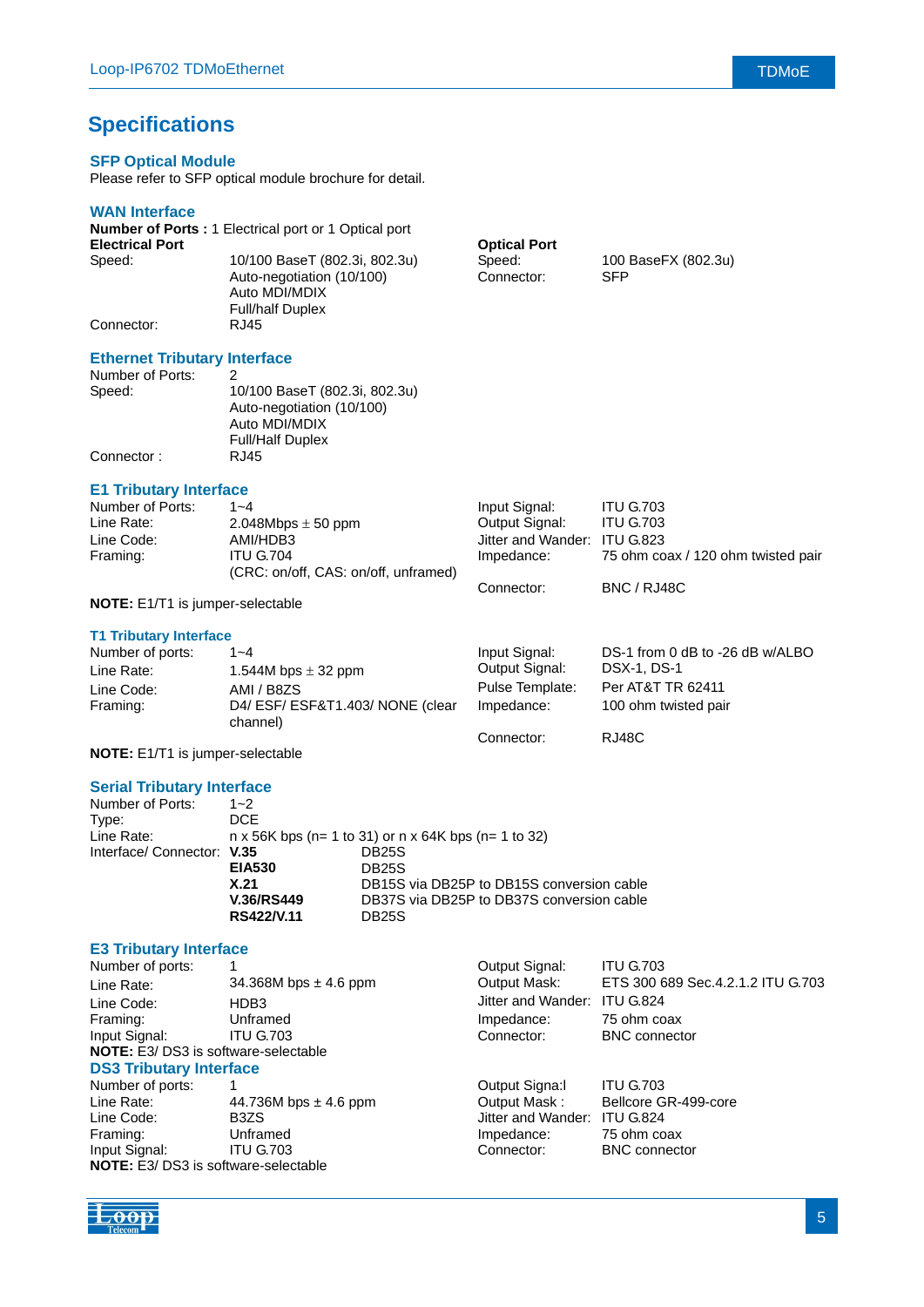| Up to 256 ms                         |
|--------------------------------------|
| Up to 340 ms                         |
| Up to 256 ms                         |
| For Framed T1 with CAS: Up to 192 ms |
| Up to 60 ms                          |
| Up to 45 ms                          |
|                                      |

#### **Timing Source**

Primary /Secondary Clock: Internal, Line (A, B, C or D), Adaptive Clock Recovery, External (for low speed tributary port E1/T1/serial only, manufacture option)

| <b>External Timing</b> |                                             | <b>Alarm Relay</b>     |                                 |
|------------------------|---------------------------------------------|------------------------|---------------------------------|
| Input Signal           | E1 (2.048M bps), 2M bps, 75 ohm Alarm Relay |                        | Fuse alarm, performance alarm   |
| Connector              | BNC.                                        | Connector              | 3 pin terminal block            |
|                        |                                             | <b>Maximum Current</b> | 1A for 30 Vdc, 0.3A for 125 Vac |

#### **Network Management**

| <b>Console Port</b> |                     | <b>SNMP Port</b> |                     |
|---------------------|---------------------|------------------|---------------------|
| Electrical:         | RS232 interface     | Protocol:        | SNMP $v1/v3$        |
| Terminal:           | Menu driven VT-100  | Connector:       | RJ45 at front panel |
| Connector:          | DB9. female. serial |                  |                     |

#### **Inband Management**

Through any one time slot (64K bps) for low speed ports (E1/T1) with frame mode only HDLC and PPP management protocol

#### **Performance Monitors (E1/T1)**

| Performance Store:   | The last 24-hour performance in 15-minute interval                                     |
|----------------------|----------------------------------------------------------------------------------------|
| Performance Reports: | Date & Time, Error Second (ES), Unavailable Second (UAS), Bursty Errored Second (BES), |
|                      | Severe Error Second (SES), Controlled Slip Second (CSS), and Loss of Frame Count (LOF) |

#### **Alarm Reports (E1/T1)**

| Alarm History: | Date & time, alarm type(i.e. master clock loss, RAI, AIS, LOS, BPV, ES, CSS           |
|----------------|---------------------------------------------------------------------------------------|
| Alarm Queue:   | Contains up to 160 alarm records of latest alarm types, alarm severity, date and time |
|                | Currently-Active Alarm Summary (CAAS)                                                 |

#### **Diagnostics Test ( E1/T1)**

| Loopback:        | Line loopback, Payload loopback and Local loopback |
|------------------|----------------------------------------------------|
| Remote Loopback: | Payload loopback                                   |

#### **Power Physical and Environmental**

| AC Module:  | 100 to 240 Vac, 50/60 Hz | <b>Dimensions</b> | 212.6 x 44 mm x 197 mm (W x H x D)              |
|-------------|--------------------------|-------------------|-------------------------------------------------|
| DC Module:  | -36 to -72 Vdc           | Net Weight        | 1.8 ka                                          |
| Consumption | Maximum 10W              |                   | Temperature $0.50\degree$ C or 0-60 $\degree$ C |
|             |                          | Humidity          | 0-95% RH (non-condensing)                       |
|             |                          | Mountina          | Desk-top stackable, 19" rack mountable          |

#### **Standards Compliance**

| <b>IEEE</b> |                |                            | ITU         |                                                      |
|-------------|----------------|----------------------------|-------------|------------------------------------------------------|
|             | 802.1p         | <b>Priority Code Point</b> | G.703       | E1/DS1                                               |
|             | 802.1g         | <b>VLAN Tagging</b>        | G.704       | DS <sub>0</sub>                                      |
|             | 802.1ad        | $Q-in-Q$                   | G.706       | Frame Alignment and CRC                              |
| <b>IETF</b> |                |                            | G.823/G.824 | Traffic and Synchronous Interface                    |
|             | RFC3411        | SNMPv1, v2c, v3            | G.826       | End to End Error Performance                         |
|             | RFC4553        | <b>SATOP</b>               | PWE3        | Pseudo Wire Emulation Edge-to-Edge                   |
|             | <b>RFC5086</b> | <b>CESOPSN</b>             | V.11        | Balanced Interface                                   |
|             |                |                            |             | with a Maximum Data Rate of 10Mbps                   |
|             | <b>RFC5087</b> | TDMoIP                     | <b>RoHS</b> | <b>Restriction of Hazardous Substances Directive</b> |
| <b>MEF</b>  | 8              | CESoETH                    |             |                                                      |

#### **Certifications**

EMC EN55022 Class A, EN50024, EN300 386, FCC Part 15 Subpart B Class A Safety IEC60950-1(CB), EN60950-1(CE)

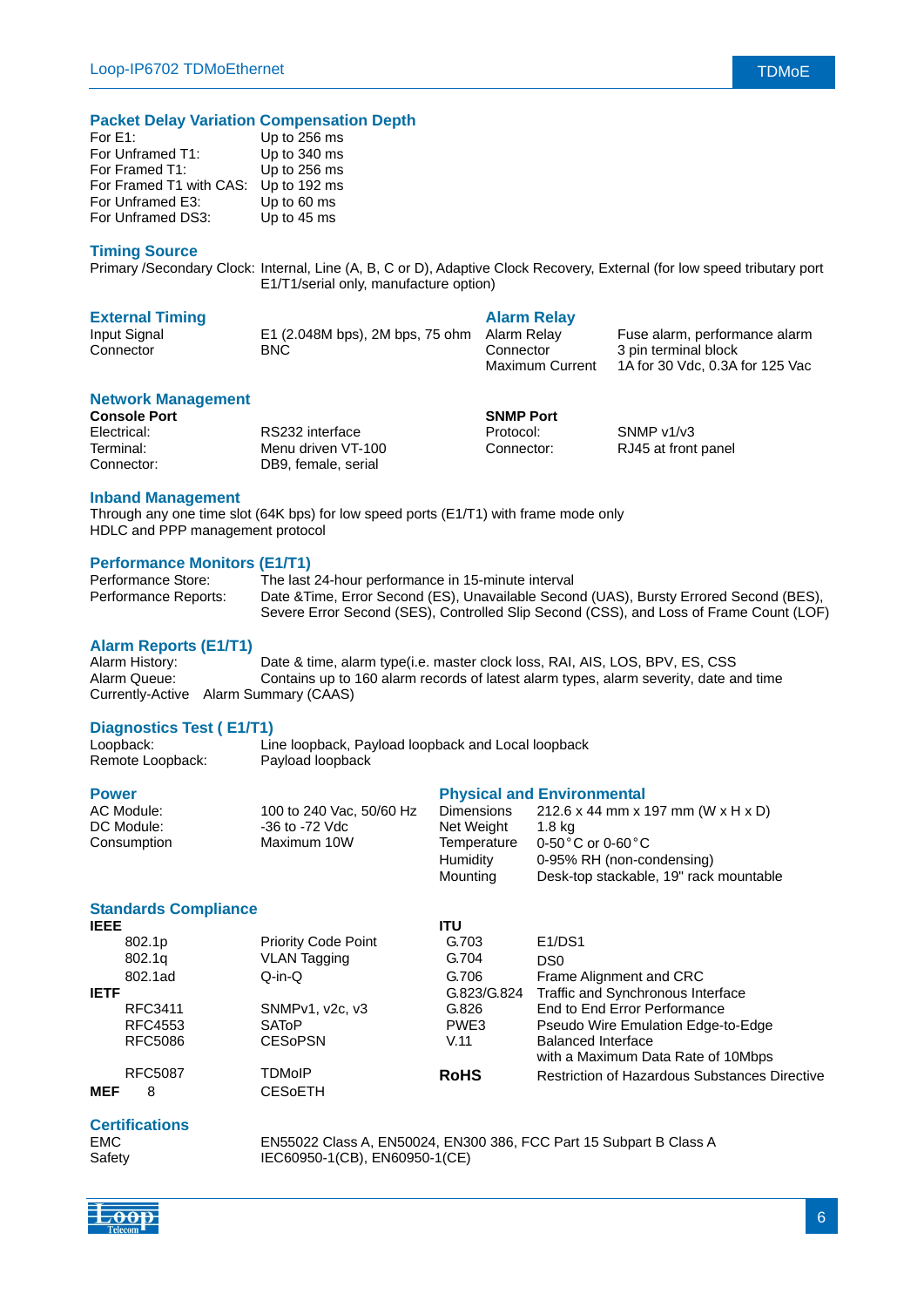# **Application Illustrations**

#### **Low Speed TDM Application**



**NOTE:** If independent clocks are used with T1 signals and the WAN port is transported over a wireless network, then a possibility of an occasional 1 second pattern loss exists

**IP6700 Extension Phone System**